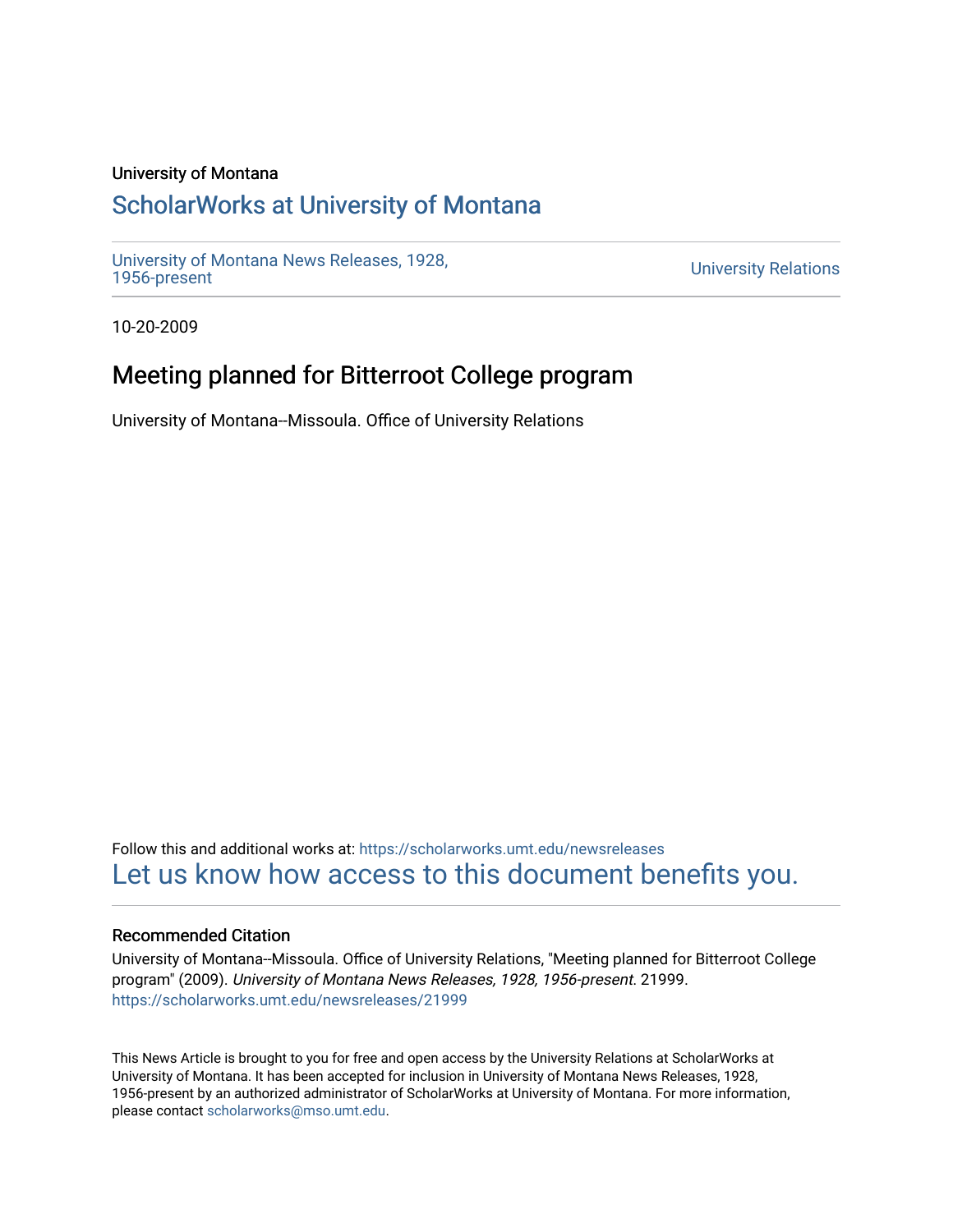

UNIVERSITY RELATIONS • MISSOULA. MT 59812 • 406.243.2522 • FAX: 406.243.4520

## NEWS RELEASE

Oct. 20, 2009

**Contact:** Victoria Clark, interim director, Bitterroot College Program of The University of Montana. 406-375-0100, victoria.clark@umontana.edu.

#### **MEETING PLANNED FOR BITTERROOT COLLEGE PROGRAM**

#### **HAMILTON —**

The University of Montana's Bitterroot College Program Steering Committee will hold a meeting at 2 p.m. Monday, Oct. 26, at the Hamilton Carriage House Annex, located behind the main Carriage House at 310 N. Fourth St. in **Hamilton.**

New Steering Committee members Deb Morris, director of Human Resources at Marcus Daly Memorial Hospital, and UM-College of Technology students Anita Driscoll and Kimberley Mills will attend the meeting. Agenda topics include an update on the finalizing of the spring 2010 course list, the election of a chair and vice chair, revisiting options for online Steering Committee discussions, and fine-tuning the group's educational planning/needs assessment approach.

The BCP Steering Committee is a collaborative group comprised of local Ravalli County stakeholders, UM officials and state higher education representatives. The committee is charged with planning an entity to provide responsive and sustainable adult and higher education opportunities in Ravalli County. BCP currently offers six UM College of Technology courses in the Hamilton area.

The meeting agenda will be available Tuesday, Oct. 20, by calling BCP Interim Director Victoria Clark at 406-375-0100 or e-mailing [victoria.clark@umontana.edu.](mailto:victoria.clark@umontana.edu)